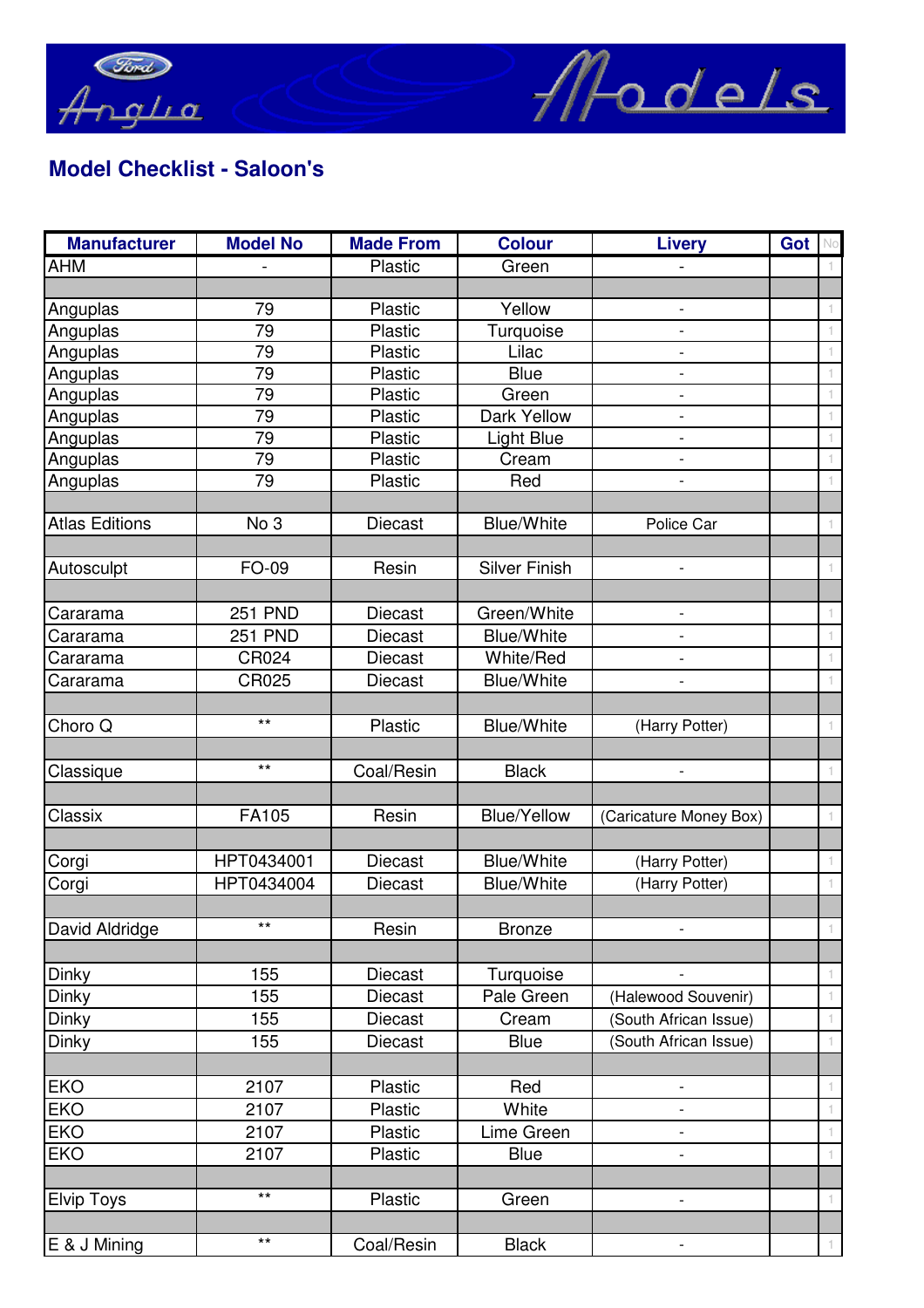| <b>EPM</b>                             | $***$                    | <b>ABS Plastic</b>                   | White                                  | (Body Shell Only)                         | $\left\vert \right\vert$ |
|----------------------------------------|--------------------------|--------------------------------------|----------------------------------------|-------------------------------------------|--------------------------|
|                                        |                          |                                      |                                        |                                           |                          |
| Fleetline                              | N <sub>107</sub>         | <b>White Metal</b>                   | Unfinished                             |                                           | $\top$                   |
|                                        |                          |                                      |                                        |                                           |                          |
| Gakken TH                              | 220-117 G120-12 1200     | <b>Soft Plastic</b>                  | <b>Blue</b>                            | (Caricature Money Box)                    | 1.                       |
|                                        |                          |                                      |                                        |                                           |                          |
| <b>Graham Farish</b>                   | 379-901                  | <b>Diecast</b>                       | Blue & White                           | (2 Car Pack)                              | $\mathbf{1}$             |
|                                        |                          |                                      |                                        |                                           |                          |
| <b>Hot Wheels</b>                      | $\mathbf 0$              | <b>Diecast</b>                       | <b>Blue</b>                            | (Harry Potter)                            | 1.                       |
| <b>Hot Wheels</b>                      | 179                      | <b>Diecast</b>                       | Grey/Black                             | (10 Spoke Wheels)                         | 1.                       |
| <b>Hot Wheels</b><br><b>Hot Wheels</b> | 179                      | <b>Diecast</b><br><b>Diecast</b>     | Grey/Black<br>Red                      | (5 Spoke Wheels)<br><b>Easter Special</b> | 1.                       |
|                                        | $\overline{\phantom{a}}$ |                                      |                                        |                                           |                          |
| Hornby                                 | R6397                    | <b>Diecast</b>                       | Various                                | (8 Car Transporter)                       |                          |
| Hornby                                 | R7027                    | <b>Diecast</b>                       | Pale Yellow                            |                                           | 1.                       |
| Hornby                                 | R7028                    | <b>Diecast</b>                       | Pale Blue                              |                                           |                          |
| Hornby                                 | R7080                    | <b>Diecast</b>                       | <b>Burgundy</b>                        | $\overline{\phantom{0}}$                  | 1.                       |
|                                        |                          |                                      |                                        |                                           |                          |
| Ingap                                  | $***$                    | Plastic                              | <b>Biege</b>                           |                                           | 1.                       |
|                                        |                          |                                      |                                        |                                           |                          |
| <b>IXO</b>                             | <b>CLC075</b>            | <b>Diecast</b>                       | <b>Blue/White</b>                      |                                           |                          |
| <b>IXO</b>                             | <b>CLC095</b>            | <b>Diecast</b>                       | White/Red                              | Sportsman Version                         | 1.                       |
| <b>IXO</b>                             | <b>CLC111</b>            | Diecast                              | <b>Blue/White</b>                      | Panda Car                                 | $\top$                   |
|                                        |                          |                                      |                                        |                                           |                          |
| <b>IXO Promotional</b>                 | $\overline{a}$           | <b>Diecast</b>                       | Green/White                            |                                           | 1.                       |
| <b>IXO Promotional</b>                 | $\overline{\phantom{a}}$ | <b>Diecast</b>                       | White                                  | Rally Car                                 | 1                        |
| <b>IXO Promotional</b>                 |                          | <b>Diecast</b>                       | <b>Blue</b>                            | James Bond Car                            | 1.                       |
| <b>IXO Promotional</b>                 |                          | <b>Diecast</b>                       | <b>Blue</b>                            | <b>Classic Cars</b>                       | 1.                       |
|                                        |                          |                                      |                                        |                                           |                          |
| <b>KDN Miniauto</b>                    | $***$                    | <b>Plastic</b>                       | Grey                                   |                                           | $\mathbf{1}$             |
| <b>KDN Miniauto</b>                    | $***$                    | Plastic                              | Hot Pink                               | $\overline{\phantom{a}}$                  | $\mathbf{1}$             |
| <b>KDN Miniauto</b>                    | $***$                    | Plastic                              | Purple                                 |                                           | 1.                       |
| <b>KDN Miniauto</b>                    | $***$                    | Plastic                              | Red                                    |                                           | $\top$                   |
| <b>KDN Miniauto</b>                    | $***$                    | Plastic                              | <b>Light Blue</b>                      | $\overline{\phantom{a}}$                  | $\top$                   |
|                                        |                          |                                      |                                        |                                           |                          |
| Lesser & Pavey                         |                          | <b>Tin Plate</b>                     | Red/White                              | $\overline{\phantom{a}}$                  | 1.                       |
| Lesser & Pavey                         |                          | <b>Tin Plate</b><br><b>Tin Plate</b> | <b>Blue/White</b><br><b>Blue/White</b> |                                           | 1.                       |
| Lesser & Pavey                         |                          |                                      |                                        | Panda Car                                 | $\top$                   |
| Lledo/Corgi                            | VA00100                  | <b>Diecast</b>                       | Navy Blue                              |                                           | 1.                       |
| Lledo/Corgi                            | VA00100r                 | <b>Diecast</b>                       | Navy Blue                              |                                           | 1.                       |
| Lledo/Corgi                            | VA00101                  | <b>Diecast</b>                       | Pale Green                             |                                           | $\top$                   |
| Lledo/Corgi                            | VA00102                  | <b>Diecast</b>                       | White/Maroon                           |                                           | 1.                       |
| Lledo/Corgi                            | VA00103                  | <b>Diecast</b>                       | White                                  | <b>Broadspeed Anglia</b>                  | 1.                       |
| Lledo/Corgi                            | VA00104                  | <b>Diecast</b>                       | Maroon                                 | <b>Broadspeed Anglia</b>                  | 1.                       |
| Lledo/Corgi                            | VA00105                  | <b>Diecast</b>                       | <b>Black</b>                           | <b>Ashfordly Police</b>                   | 1.                       |
| Lledo/Corgi                            | VA00106                  | <b>Diecast</b>                       | 24 Carat Gold                          |                                           | 1.                       |
| Lledo/Corgi                            | VA00107                  | <b>Diecast</b>                       | White                                  | Allardette                                | $\mathbb{1}$             |
| Lledo/Corgi                            | VA00108                  | <b>Diecast</b>                       | Yellow                                 |                                           | 1.                       |
| Lledo/Corgi                            | VA00109                  | <b>Diecast</b>                       | <b>Blue/White</b>                      | Panda Car                                 | 1.                       |
| Lledo/Corgi                            | VA00110                  | <b>Diecast</b>                       | Maroon/Grey                            |                                           | 1.                       |
| Lledo/Corgi                            | VA00111                  | Diecast                              | <b>Plate Blue</b>                      |                                           | 1.                       |
| Lledo/Corgi                            | VA00112                  | <b>Diecast</b>                       | Red                                    | Post Office Supplies                      | $\mathbf{1}$             |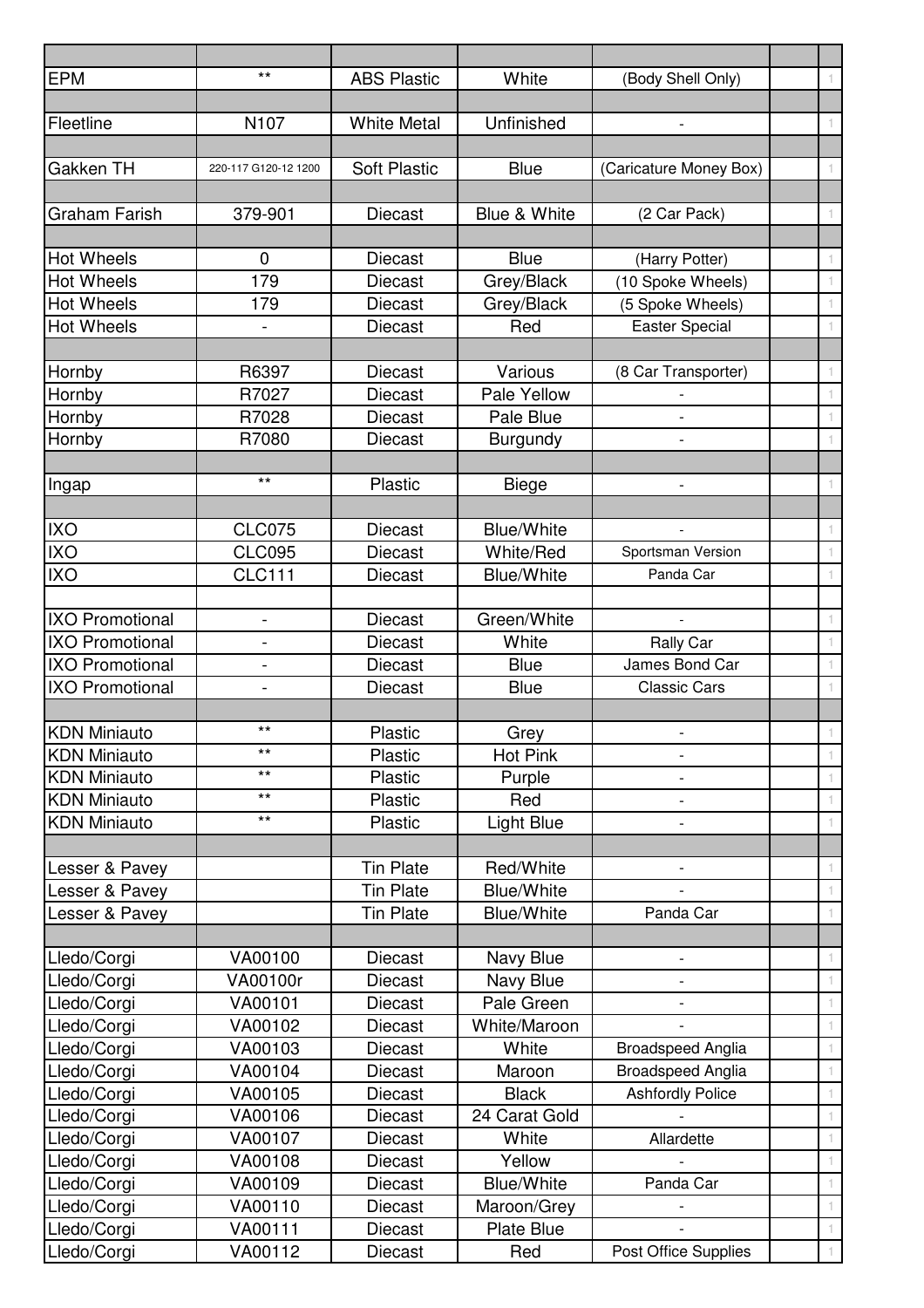| Lledo/Corgi              | VA00113                            | <b>Diecast</b>     | White                            | Rally Car                                  |  |
|--------------------------|------------------------------------|--------------------|----------------------------------|--------------------------------------------|--|
| Lledo/Corgi              | VA00114                            | <b>Diecast</b>     | White/Green                      |                                            |  |
| Lledo/Corgi              | VA00115                            | Diecast            | White                            |                                            |  |
| Lledo/Corgi              | VA00115a                           | <b>Diecast</b>     | <b>Blue/White</b>                | Lancashire Constabulary                    |  |
| Lledo/Corgi              | VA00116                            | <b>Diecast</b>     | <b>Blue/White</b>                |                                            |  |
| Lledo/Corgi              | VA00117                            | <b>Diecast</b>     | Lime Green/White                 |                                            |  |
| Lledo/Corgi              | VA00118                            | <b>Diecast</b>     | <b>Blue/Yellow</b>               | Rally Car                                  |  |
| Lledo/Corgi              | VA00119                            | <b>Diecast</b>     | <b>Venetian Gold</b>             |                                            |  |
| Lledo/Corgi              | VA00120                            | <b>Diecast</b>     | White                            | Liverpool 7 Bootle Police                  |  |
| Lledo/Corgi              | VA00121                            | <b>Diecast</b>     | <b>Venetian Gold</b>             |                                            |  |
| Lledo/Corgi              | VA00122                            | <b>Diecast</b>     | <b>Blue/White</b>                |                                            |  |
| Lledo/Corgi              | VA00123                            | <b>Diecast</b>     | <b>Black</b>                     | (with Flames)                              |  |
| Lledo/Corgi              | VA00124                            | <b>Diecast</b>     | <b>Blue Mink</b>                 |                                            |  |
| Lledo/Corgi              | VA00125                            | <b>Diecast</b>     | Red/White                        |                                            |  |
| Lledo/Corgi              | VA00126                            | Diecast            | <b>Cirrus White</b>              |                                            |  |
| Lledo/Corgi              | VA00127                            | Diecast            | Chrome                           | Lledo Collectors Club                      |  |
| Lledo/Corgi              | VA00128                            | <b>Diecast</b>     | <b>Black</b>                     | Royal Ulster Constabulary                  |  |
| Lledo/Corgi              | VA00129                            | <b>Diecast</b>     | White                            | Rally Car                                  |  |
|                          |                                    |                    |                                  |                                            |  |
| <b>Lledo Promotional</b> | VP001-1001                         | <b>Diecast</b>     | <b>Blue/White</b>                | (Harry Potter)                             |  |
| <b>Lledo Promotional</b> | VP001-1002                         | <b>Diecast</b>     | <b>Blue/White</b>                | <b>Heartbeat Police</b>                    |  |
| <b>Lledo Promotional</b> | VP001-1002b                        | <b>Diecast</b>     | <b>Blue/White</b>                | <b>Heartbeat Police</b>                    |  |
|                          |                                    |                    |                                  |                                            |  |
| Marque Models            | S2093                              | Pewter             | Silver                           |                                            |  |
|                          |                                    |                    |                                  |                                            |  |
| Matchbox                 | 7b                                 | <b>Diecast</b>     | Turquoise                        |                                            |  |
|                          |                                    |                    |                                  |                                            |  |
|                          |                                    |                    |                                  |                                            |  |
| Mattel                   | 47402                              | Plastic            | <b>Light Blue</b>                | (Harry Potter)                             |  |
|                          |                                    |                    |                                  |                                            |  |
| Minialuxe                | $***$                              | Plastic            | <b>Blue</b>                      |                                            |  |
| Minialuxe                | $***$                              | Plastic            | Green                            |                                            |  |
| Minialuxe                | $***$                              | Plastic            | Red                              | $\overline{\phantom{a}}$                   |  |
| Minialuxe                | $***$                              | Plastic            | White                            |                                            |  |
| Minialuxe                | $***$                              | Plastic            | Light Blue                       | $\qquad \qquad \blacksquare$               |  |
| Minialuxe                | $***$                              | Plastic            | White/Orange                     |                                            |  |
| Minialuxe                | $***$                              | Plastic            | Orange/White                     |                                            |  |
|                          |                                    |                    |                                  |                                            |  |
| Minic                    | $***$                              | Plastic            | Maroon                           |                                            |  |
|                          |                                    |                    |                                  |                                            |  |
| Minix                    | RC <sub>1</sub>                    | Plastic            | Pale Yellow                      | <b>Silver Wheels</b>                       |  |
| Minix                    | RC <sub>1</sub>                    | Plastic            | Red                              | <b>Silver Wheels</b>                       |  |
| Minix                    | RC <sub>1</sub>                    | Plastic            | White                            | <b>Silver Wheels</b>                       |  |
| Minix                    | RC <sub>1</sub>                    | Plastic            | Yellow                           | <b>Silver Wheels</b>                       |  |
| Minix                    | RC <sub>1</sub>                    | Plastic            | <b>Blue</b>                      | <b>Silver Wheels</b>                       |  |
| Minix                    | RC <sub>1</sub>                    | Plastic            | Dark Green                       | <b>Silver Wheels</b>                       |  |
| Minix                    | RC <sub>1</sub>                    | Plastic            | Light Green                      | Silver Wheels                              |  |
| Minix                    | RC <sub>1</sub>                    | Plastic            | <b>Emerald Green</b>             | <b>Silver Wheels</b>                       |  |
| Minix                    | RC <sub>1</sub>                    | Plastic            | Orange                           | <b>Silver Wheels</b>                       |  |
| Minix                    | RC <sub>1</sub>                    | Plastic            | <b>Black</b>                     | <b>Silver Wheels</b>                       |  |
| Minix                    | RC <sub>1</sub>                    | Plastic            | Red                              | <b>Black Wheels</b>                        |  |
| Minix                    | RC <sub>1</sub>                    | Plastic            | White                            | <b>Black Wheels</b>                        |  |
| Minix                    | RC <sub>1</sub>                    | Plastic            | <b>Blue</b>                      | <b>Black Wheels</b>                        |  |
| Minix<br>Minix           | RC <sub>1</sub><br>RC <sub>1</sub> | Plastic<br>Plastic | Dark Green<br><b>Bright Blue</b> | <b>Black Wheels</b><br><b>Black Wheels</b> |  |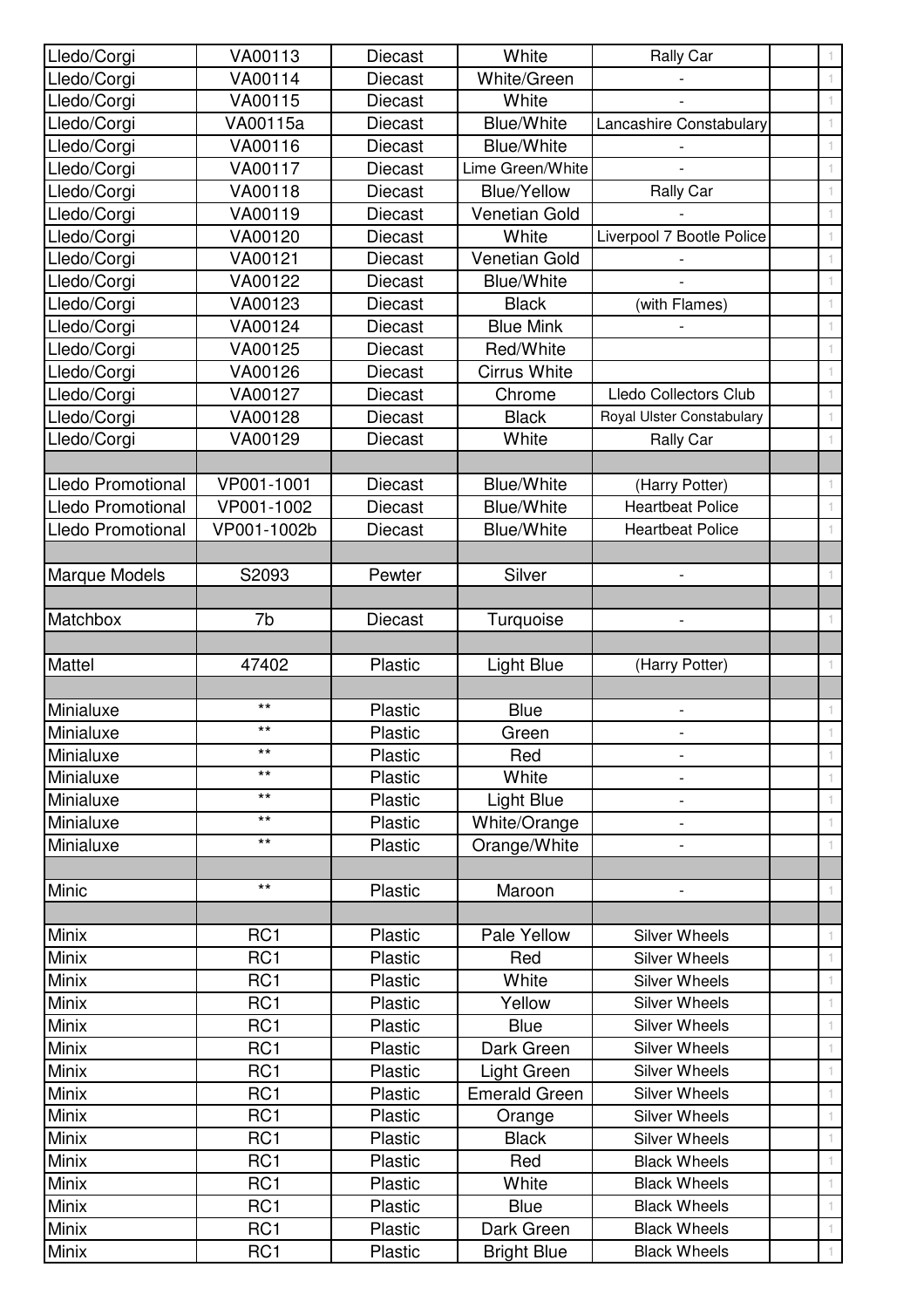| Minix                                                | RC <sub>1</sub>  | Plastic                                  | <b>Emerald Green</b>         | <b>Black Wheels</b>      | 1.           |
|------------------------------------------------------|------------------|------------------------------------------|------------------------------|--------------------------|--------------|
|                                                      |                  |                                          |                              |                          |              |
| <b>Missed Opportunities</b>                          | $***$            | Porcelain                                | Pale Green                   | (Money Box)              | 1.           |
|                                                      |                  |                                          |                              |                          |              |
| Money Box Shop                                       | $***$            | Porcelain                                | Yellow/White                 | (Money Box)              |              |
|                                                      |                  |                                          |                              |                          |              |
| Norev                                                | 67               | Plastic                                  | Pale Blue                    |                          |              |
| Norev                                                | 67               | Plastic                                  | White                        | $\overline{\phantom{a}}$ |              |
| Norev                                                | 67               | Plastic                                  | <b>Light Blue</b>            |                          |              |
| Norev                                                | 67               | Plastic                                  | Red                          | $\overline{a}$           | 1.           |
| Norev                                                | 67               | Plastic                                  | Orange                       |                          | 1.           |
| Norev                                                | 67               | Plastic                                  | Lilac                        |                          |              |
|                                                      |                  |                                          |                              |                          |              |
| Ocar                                                 | 27               | Resin                                    | <b>Unfinished Kit</b>        | $\overline{a}$           | 1.           |
|                                                      |                  |                                          |                              |                          |              |
| Onethirtysecond                                      | 60/001           | Resin                                    | Unfinished Kit               |                          | $\top$       |
|                                                      |                  |                                          |                              |                          |              |
| <b>Oriental Ceramics</b>                             | <b>WK05</b>      | Porcelain                                | <b>Blue</b>                  | (Caricature Money Box)   | 1.           |
|                                                      |                  |                                          |                              |                          |              |
| Originalities                                        | <b>ORGC 0594</b> | Resin                                    | Silver                       |                          | 1.           |
|                                                      |                  |                                          |                              |                          |              |
| Oxford                                               | 76105001         | <b>Diecast</b>                           | Red/White                    | $\overline{\phantom{a}}$ | 1.           |
| Oxford                                               | 76105002         | <b>Diecast</b>                           | Maroon/White                 |                          | 1.           |
| Oxford                                               | 76105003         | <b>Diecast</b>                           | <b>Blue/White</b>            | Panda Car                |              |
| Oxford                                               | 76105004         | <b>Diecast</b>                           | Grey/White                   |                          | 1.           |
| Oxford                                               | 76105005         | Diecast                                  | Beige                        |                          |              |
| Oxford                                               | 76105006         | Diecast                                  | Yellow / White               | $\overline{\phantom{a}}$ | 1.           |
| Oxford                                               | 76105007         | <b>Diecast</b>                           | <b>Blue/White</b>            |                          | 1.           |
| Oxford                                               | 76105008         | Diecast                                  | Yellow                       | <b>Young Ones</b>        | 1.           |
| Oxford                                               | <b>SP046</b>     | Diecast                                  | Lime Green                   | Liverpool Museum         | 1.           |
| Oxford                                               | N105001          | <b>Diecast</b>                           | Red/White                    |                          |              |
| Oxford                                               | N105002          | Diecast                                  | Maroon/White                 |                          |              |
| Oxford                                               | N105003          | Diecast                                  | <b>Blue/White</b>            | Panda Car                |              |
| Oxford                                               | N105004          | Diecast                                  | Grey/White                   |                          | 1.           |
| Oxford                                               | N105005          | <b>Diecast</b>                           | <b>Beige</b>                 |                          | 1.           |
| Oxford                                               | N105007          | Diecast                                  | <b>Blue/White</b>            | $\blacksquare$           | 1.           |
|                                                      |                  |                                          |                              |                          |              |
| <b>Parker Models</b>                                 | <b>VE01</b>      | <b>White Metal</b>                       | Unfinished                   |                          |              |
|                                                      | $***$            |                                          |                              |                          |              |
| <b>Pathfinder Models</b>                             | $***$            | <b>White Metal</b>                       | Green                        |                          | 1.           |
| <b>Pathfinder Models</b><br><b>Pathfinder Models</b> | $\star\star$     | <b>White Metal</b><br><b>White Metal</b> | Yellow<br><b>Blue/White</b>  |                          | 1.<br>$\top$ |
|                                                      |                  |                                          |                              |                          |              |
|                                                      | 35               | Plastic                                  | White                        |                          |              |
| Politoys<br>Politoys                                 | 35               | Plastic                                  | Red                          | $\overline{\phantom{a}}$ | 1.<br>1.     |
|                                                      | 35               |                                          |                              |                          |              |
| Politoys                                             |                  | <b>Plastic</b>                           | Green                        | $\overline{\phantom{a}}$ | 1.           |
|                                                      | DP5408-01        | <b>Diecast</b>                           | Mint Green                   |                          |              |
| Saico<br>Saico                                       | DP5408-02        | <b>Diecast</b>                           |                              | $\overline{\phantom{a}}$ | 1.<br>1.     |
| Saico                                                | DP5408-03        | <b>Diecast</b>                           | <b>Light Blue</b><br>Yellow  |                          |              |
| Saico                                                | DP5408-04        | Diecast                                  |                              |                          | 1.<br>1.     |
| Saico                                                | DP5408-05        | Diecast                                  | <b>Ivory</b><br><b>Black</b> |                          |              |
| Saico                                                | DP5408-06        | <b>Diecast</b>                           | Red                          |                          | 1.           |
| Saico                                                | DP5411-01        | <b>Diecast</b>                           | Black/White                  | Panda Car                | $\mathbb{1}$ |
|                                                      |                  |                                          |                              |                          |              |